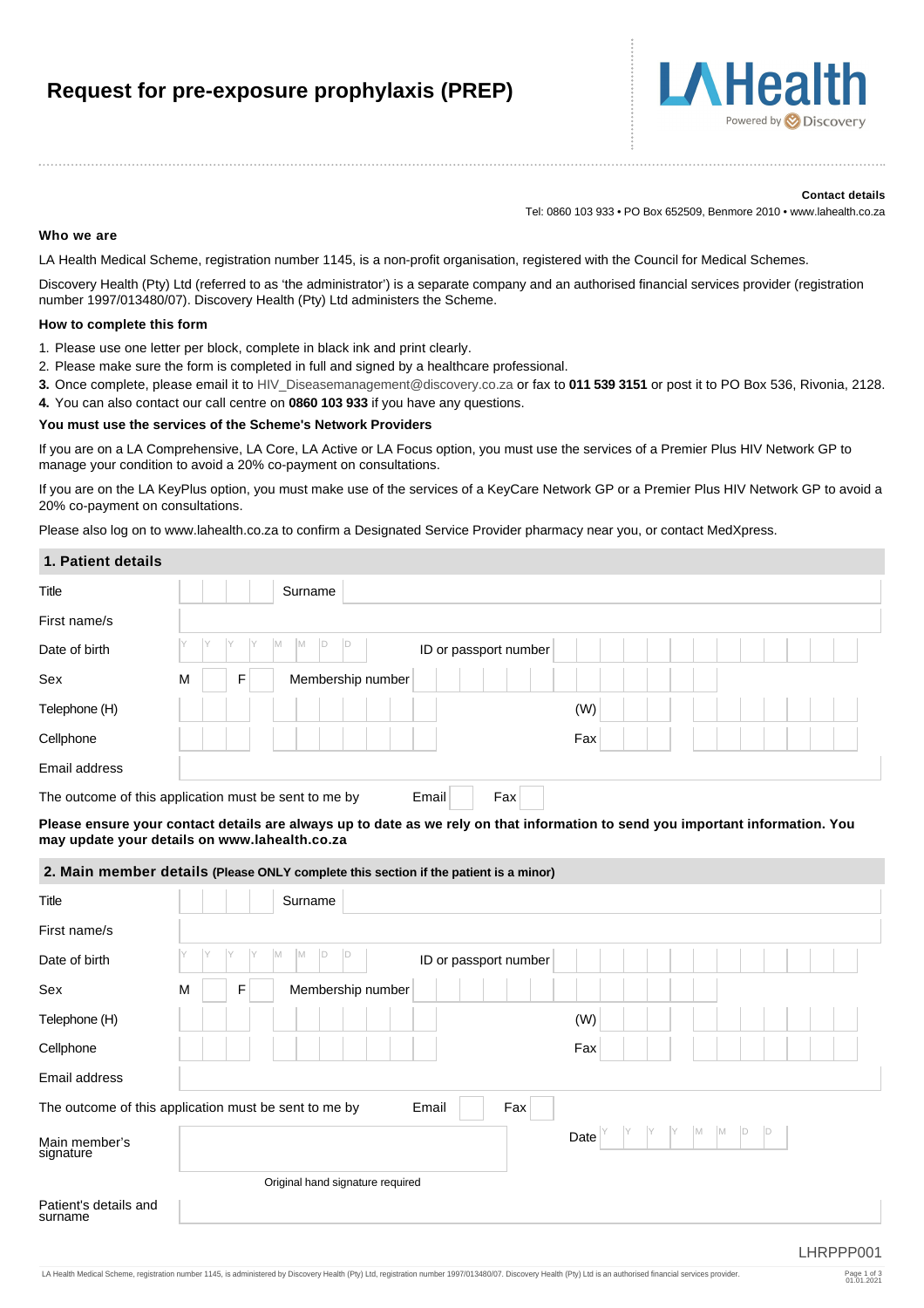| Membership number                            |                                                         |
|----------------------------------------------|---------------------------------------------------------|
| 3. Clinical data (to be completed by doctor) |                                                         |
| Expected treatment start date                | $\begin{bmatrix} Y &  M - M \end{bmatrix}$<br>$\vert$ D |
| Expected duration of treatment               |                                                         |
| Clinical reason for requesting PREP          |                                                         |
|                                              |                                                         |
|                                              |                                                         |
|                                              |                                                         |
|                                              |                                                         |
|                                              |                                                         |

### Special investigation results (please provide copies of the reports)

|                       | Test done? |           | If yes, specify results | Test date |  |  |  |  |  |                                                                                          |
|-----------------------|------------|-----------|-------------------------|-----------|--|--|--|--|--|------------------------------------------------------------------------------------------|
| Baseline HIV test*    | Yes        | <b>No</b> |                         |           |  |  |  |  |  |                                                                                          |
| Serum Creatinine/eGFR | Yes        | <b>No</b> |                         |           |  |  |  |  |  | $\begin{array}{c c c c c c c c c} \hline Y & Y & Y & M & M & D & D \ \hline \end{array}$ |

\*Require a negative ELISA result < 1 month old before we will approve treatment.

and the company of the company

## **4. Medicine (to be completed by doctor)**

| <b>Diagnosis</b>            | Date when<br>condition<br>was first<br>diagnosed | Medicine name, strength<br>and dosage | Number of<br>repeats | How long has the patient<br>used this medicine? |               | May the patient use<br>generic medicine? |    |              |
|-----------------------------|--------------------------------------------------|---------------------------------------|----------------------|-------------------------------------------------|---------------|------------------------------------------|----|--------------|
|                             |                                                  |                                       |                      | Years                                           | <b>Months</b> | Yes                                      | No | Reason if no |
| <b>HIV</b>                  |                                                  |                                       |                      |                                                 |               |                                          |    |              |
|                             |                                                  |                                       |                      |                                                 |               |                                          |    |              |
|                             |                                                  |                                       |                      |                                                 |               |                                          |    |              |
|                             |                                                  |                                       |                      |                                                 |               |                                          |    |              |
| Opportunistic<br>infections |                                                  |                                       |                      |                                                 |               |                                          |    |              |
|                             |                                                  |                                       |                      |                                                 |               |                                          |    |              |
|                             |                                                  |                                       |                      |                                                 |               |                                          |    |              |
|                             |                                                  |                                       |                      |                                                 |               |                                          |    |              |

We will approve funding for generic medicine where available, unless you have indicated otherwise

#### Please specify any other medicine that the patient uses regularly